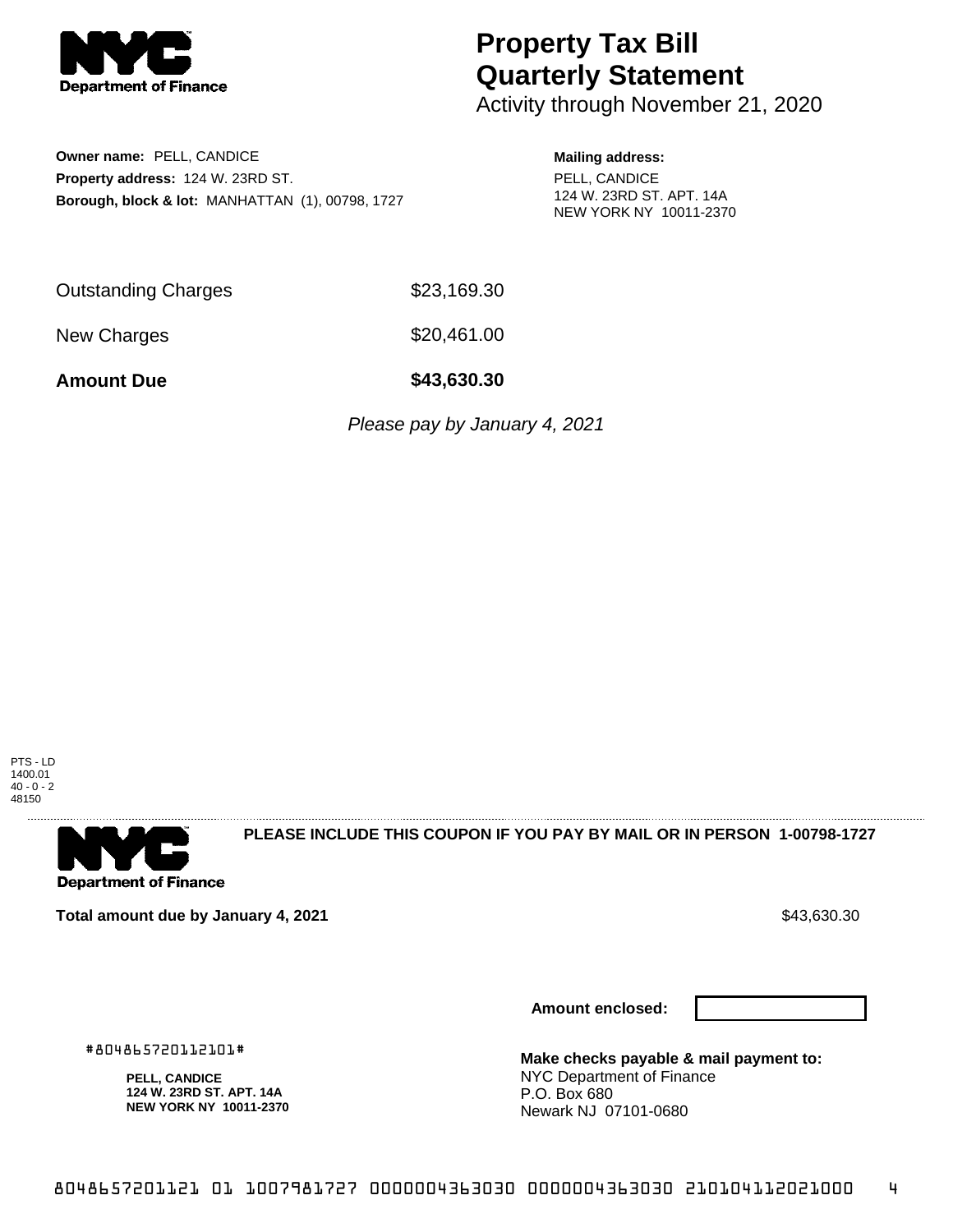

| <b>Billing Summary</b>                                                     | <b>Activity Date Due Date</b> |                      | Amount       |
|----------------------------------------------------------------------------|-------------------------------|----------------------|--------------|
| Outstanding charges including interest and payments                        |                               |                      | \$23,169.30  |
| Finance-Property Tax                                                       |                               | 01/01/2021           | \$21,159.96  |
| <b>Adopted Tax Rate</b>                                                    |                               |                      | \$-698.96    |
| Total amount due                                                           |                               |                      | \$43,630.30  |
| How We Calculated Your Property Tax For July 1, 2020 Through June 30, 2021 |                               |                      |              |
|                                                                            |                               | Overall              |              |
| Tax class 2 - Residential More Than 10 Units                               |                               | <b>Tax Rate</b>      |              |
| Original tax rate billed                                                   |                               | 12.4730%             |              |
| New Tax rate                                                               |                               | 12.2670%             |              |
| Estimated Market Value \$1,340,914                                         |                               |                      |              |
|                                                                            |                               |                      | <b>Taxes</b> |
| <b>Billable Assessed Value</b>                                             |                               | \$511,409            |              |
| 421a                                                                       |                               | $-172, 117.00$       |              |
| <b>Taxable Value</b>                                                       |                               | \$339,292 x 12.2670% |              |
| <b>Tax Before Abatements and STAR</b>                                      |                               | \$41,620.96          | \$41,620.96  |
| Annual property tax                                                        |                               |                      | \$41,620.96  |
| Original property tax billed in June 2020                                  |                               |                      | \$42,319.92  |
| <b>Change In Property Tax Bill Based On New Tax Rate</b>                   |                               |                      | $$-698.96$   |

**NEW LAW:** To learn about Local Law 147, which requires residential buildings with three or more units to create a policy on smoking and share it with current and prospective tenants, visit www.nyc.gov/health/tobaccocontrol.

Please call 311 to speak to a representative to make a property tax payment by telephone.

For information about the interest rate charged on late payments, visit nyc.gov/taxbill.

## **Home banking payment instructions:**

- 1. **Log** into your bank or online bill pay website.
- 2. **Add** the new payee: NYC DOF Property Tax. Enter your account number, which is your boro, block and lot, as it appears here: 1-00798-1727 . You may also need to enter the address for the Department of Finance. The address is P.O. Box 680, Newark NJ 07101-0680.
- 3. **Schedule** your online payment using your checking or savings account.

## **Did Your Mailing Address Change?** If so, please visit us at **nyc.gov/changemailingaddress** or call **311.**

When you provide a check as payment, you authorize us either to use information from your check to make a one-time electronic fund transfer from your account or to process the payment as a check transaction.